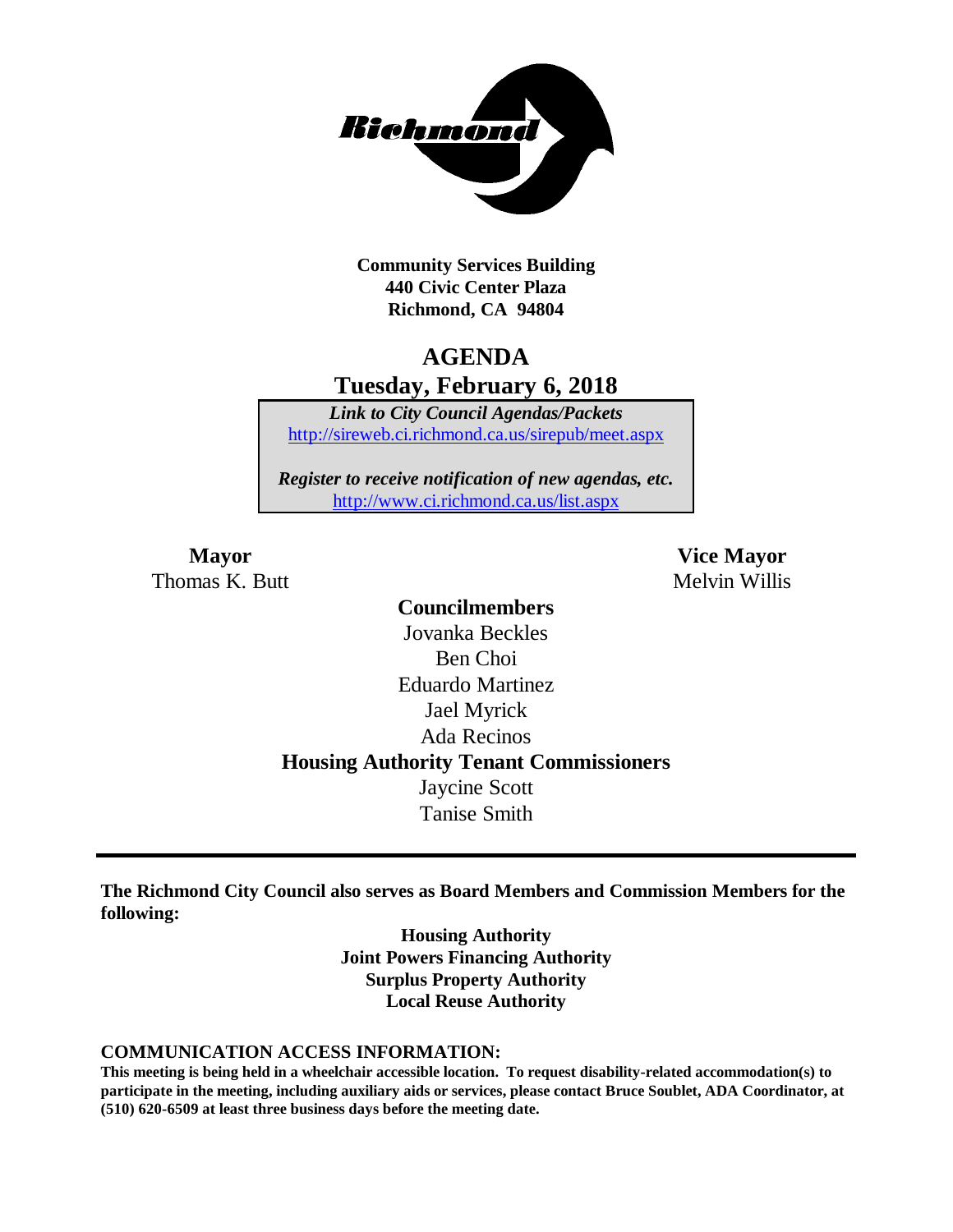# **MEETING PROCEDURES**

The City of Richmond encourages community participation at its City Council meetings and has established procedures that are intended to accommodate public input in a timely and time-sensitive way. As a courtesy to all members of the public who wish to participate in City Council meetings, please observe the following procedures:

**PUBLIC COMMENT ON AGENDA ITEMS:** Anyone who desires to address the City Council on items appearing on the agenda must complete and file a pink speaker's card with the City Clerk **prior** to the City Council's consideration of the item. Once the City Clerk has announced the item, no person shall be permitted to speak on the item other than those persons who have submitted their names to the City Clerk. Your name will be called when the item is announced for discussion. **Each speaker will be allowed up to TWO (2) MINUTES to address the City Council on NON-PUBLIC HEARING items listed on the agenda. Speakers are allowed up to THREE (3) minutes on PUBLIC HEARING items.**

**OPEN FORUM FOR PUBLIC COMMENT:** Individuals who would like to address the City Council on matters not listed on the agenda or on items remaining on the consent calendar may do so under Open Forum. All speakers must complete and file a pink speaker's card with the City Clerk **prior** to the commencement of Open Forum. The amount of time allotted to individual speakers shall be determined based on the number of persons requesting to speak during this item. **The time allocation for each speaker will be as follows:** 15 or fewer speakers, a maximum of 2 minutes; 16 to 24 speakers, a maximum of 1 and one-half minutes; and 25 or more speakers, a maximum of 1 minute.

### **SPEAKERS ARE REQUESTED TO OCCUPY THE RESERVED SEATS IN THE FRONT ROW BEHIND THE SPEAKER'S PODIUM AS THEIR NAME IS ANNOUNCED BY THE CITY CLERK.**

**CONSENT CALENDAR:** Consent Calendar items are considered routine and will be enacted, approved or adopted by one motion unless a request for removal for discussion or explanation is received from the audience or the City Council. A member of the audience requesting to remove an item from the consent calendar must first complete a speaker's card and file the card with the City Clerk **prior** to the City Council's consideration of Agenda Review. Councilmembers who request to remove an item from the consent calendar must do so during Agenda Review. An item removed from the Consent Calendar may be placed anywhere on the agenda following the City Council's agenda review.

**CONDUCT AT MEETINGS:** Richmond City Council meetings are limited public forums during which the City strives to provide an open, safe atmosphere and promote robust public debate. Members of the public, however, must comply with state law, as well as the City's laws and procedures and may not actually disrupt the orderly conduct of these meetings. The public, for example, may not shout or use amplifying devices, must submit comment cards and speak during their allotted time, may not create a physical disturbance, may not speak on matters unrelated to issues within the jurisdiction of the City Council or the agenda item at hand, and may not cause immediate threats to public safety.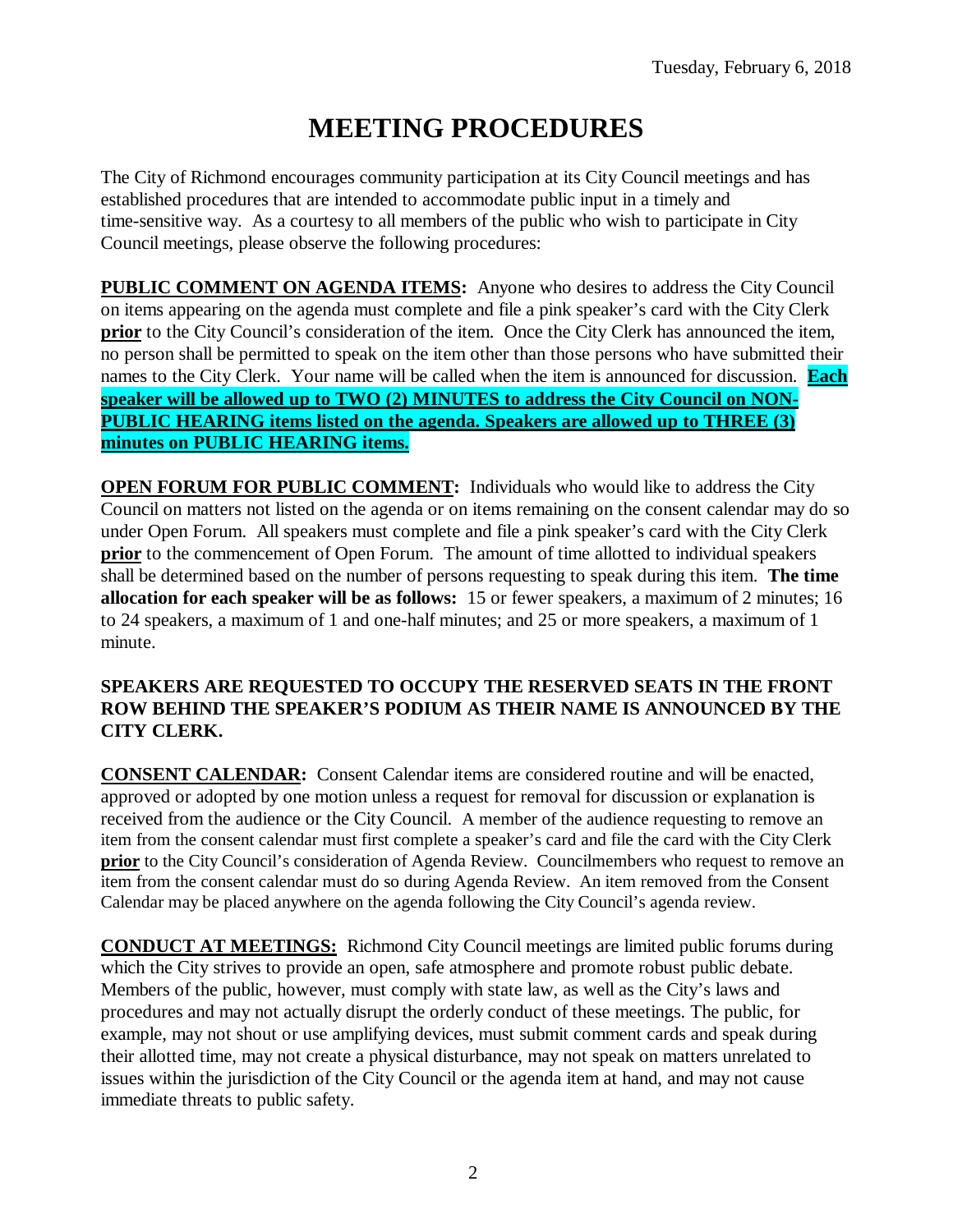**CITY HARASSMENT POLICY:** The City invites public comment and critique about its operations, including comment about the performance of its public officials and employees, at the public meetings of the City Council and boards and commissions. However, discriminatory or harassing comments about or in the presence of City employees, even comments by third parties, may create a hostile work environment, if severe or pervasive. The City prohibits harassment against an applicant, employee, or contractor on the basis of race, religious creed, color, national origin, ancestry, physical disability, medical condition, mental disability, marital status, sex (including pregnancy, childbirth, and related medical conditions), sexual orientation, gender identity, age or veteran status, or any other characteristic protected by federal, state or local law. In order to acknowledge the public's right to comment on City operations at public meetings, which could include comments that violate the City's harassment policy if such comments do not cause an actual disruption under the Council Rules and Procedures, while taking reasonable steps to protect City employees from discrimination and harassment, City Boards and Commissions shall adhere to the following procedures. If any person makes a harassing remark at a public meeting that violates the above City policy prohibiting harassment, the presiding officer of the meeting may, at the conclusion of the speaker's remarks and allotted time: (a) remind the public that the City's Policy Regarding Harassment of its Employees is contained in the written posted agenda; and (b) state that comments in violation of City policy are not condoned by the City and will play no role in City decisions. If any person makes a harassing remark at a public meeting that violates the above City policy, any City employee in the room who is offended by remarks violating the City's policy is excused from attendance at the meeting. No City employee is compelled to remain in attendance where it appears likely that speakers will make further harassing comments. If an employee leaves a City meeting for this reason, the presiding officer may send a designee to notify any offended employee who has left the meeting when those comments are likely concluded so that the employee may return to the meeting. The presiding officer may remind an employee or any council or board or commission member that he or she may leave the meeting if a remark violating the City's harassment policy is made. These procedures supplement the Council Rules and Procedures relating to disruption of orderly conduct at Council meetings.

Any law enforcement officer on duty or whose service is commanded by the presiding officer shall be Sergeant-at-Arms of the Council meetings. He/she, or they, shall carry out all orders and instructions given by the presiding officer for the purpose of maintaining order and decorum at the Council meetings (City Council Rules of Procedure and Order Section III F, RMC Section 2.12.030).

**\*\*\*\*\*\*\*\*\*\*\*\*\*\*\*\*\*\*\*\*\*\*\*\*\*\*\*\*\*\*\*\*\*\*\*\*\*\*\*\*\*\*\*\*\*\*\*\*\*\*\*\*\*\*\*\*\*\***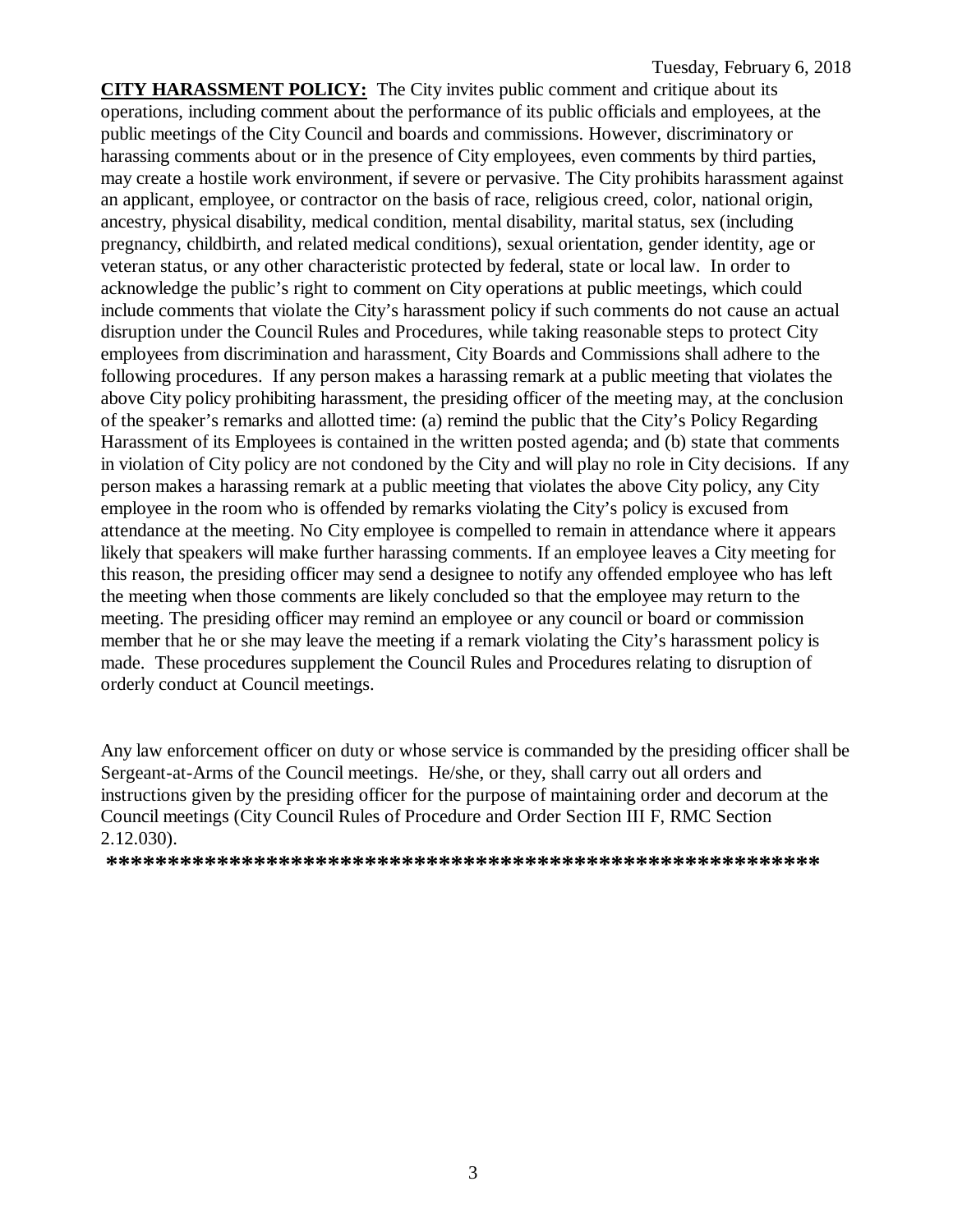# **OPEN SESSION TO HEAR PUBLIC COMMENT BEFORE CLOSED SESSION**

5:45 p.m.

### **A. ROLL CALL**

### **B. PUBLIC COMMENT BEFORE CLOSED SESSION**

### **C. ADJOURN TO CLOSED SESSION**

### **CLOSED SESSION**

Shimada Room of the Community Services Building

### **CITY COUNCIL**

CONFERENCE WITH LEGAL COUNSEL - EXISTING LITIGATION (Subdivision [a] of Government Code Section 54956.9):

Tanner vs City of Richmond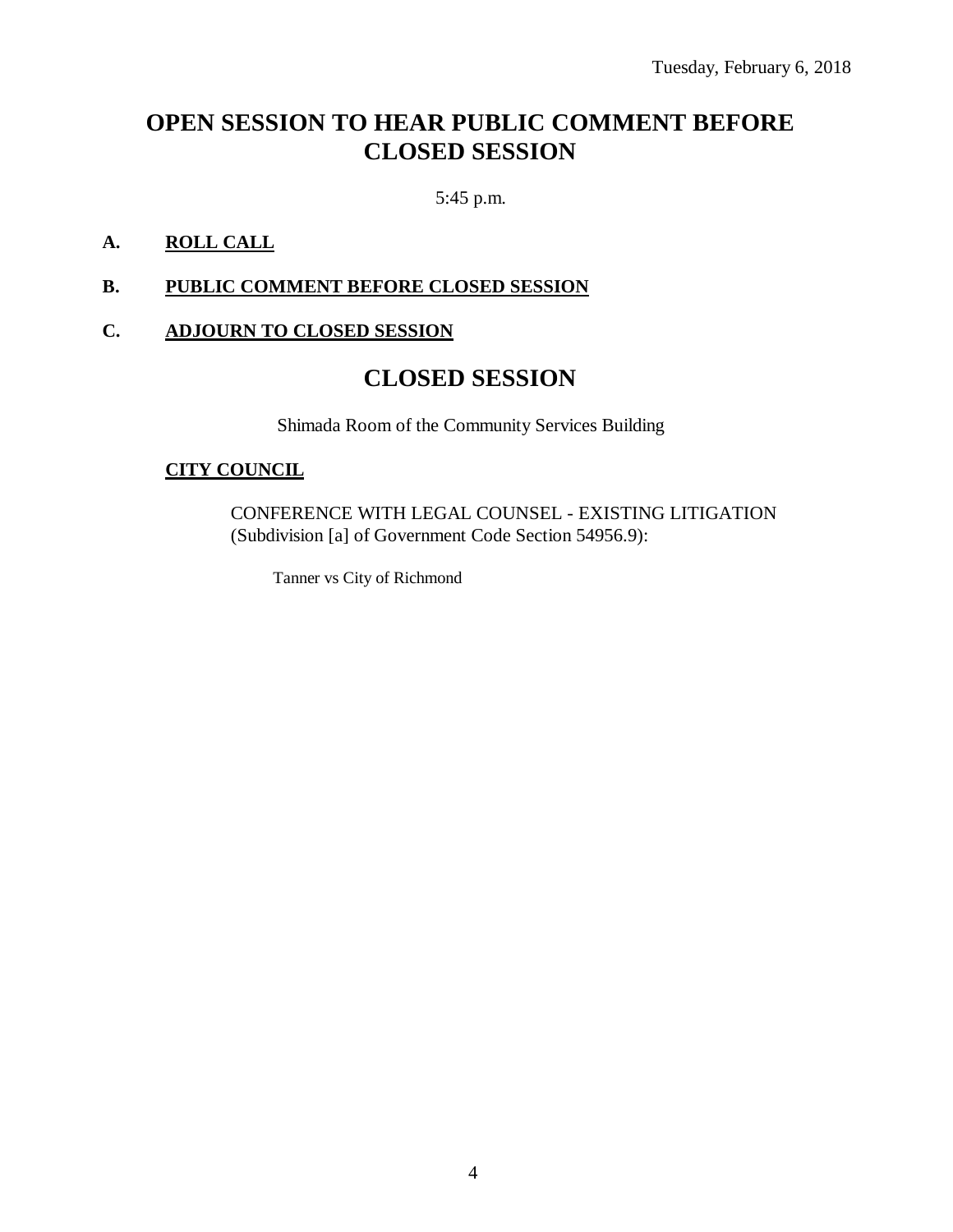## **SPECIAL MEETING OF THE RICHMOND HOUSING AUTHORITY**

6:25 p.m.

- **A. PLEDGE TO THE FLAG**
- **B. ROLL CALL**
- **C. STATEMENT OF CONFLICT OF INTEREST**
- **D. OPEN FORUM FOR PUBLIC COMMENT**
- **E. AGENDA REVIEW**

#### **F. HOUSING AUTHORITY CONSENT CALENDAR**

- **F-1.** ADOPT a resolution awarding a contract to Staffmark Holdings, Inc. for temporary staffing to provide skilled labor for short-term vacancies at the Richmond Housing Authority pending a final decision about the viability of maintaining a local public housing authority - Richmond Housing Authority (Bill Lindsay 620-6512).
- **F-2.** ADOPT a resolution awarding a lease to Ricoh Inc., and authorizing final payment to Rabbit Copier, Inc., and transition leases for office copiers from Rabbit Copier, Inc. to Ricoh Inc., amount not to exceed \$17,000 - Richmond Housing Authority (Bill Lindsay 620-6512).
- **F-3.** APPROVE the minutes of the special December 19, 2017, Richmond Housing Authority meeting - City Clerk's Office (Pamela Christian 620-6513).

### **G. ADJOURNMENT**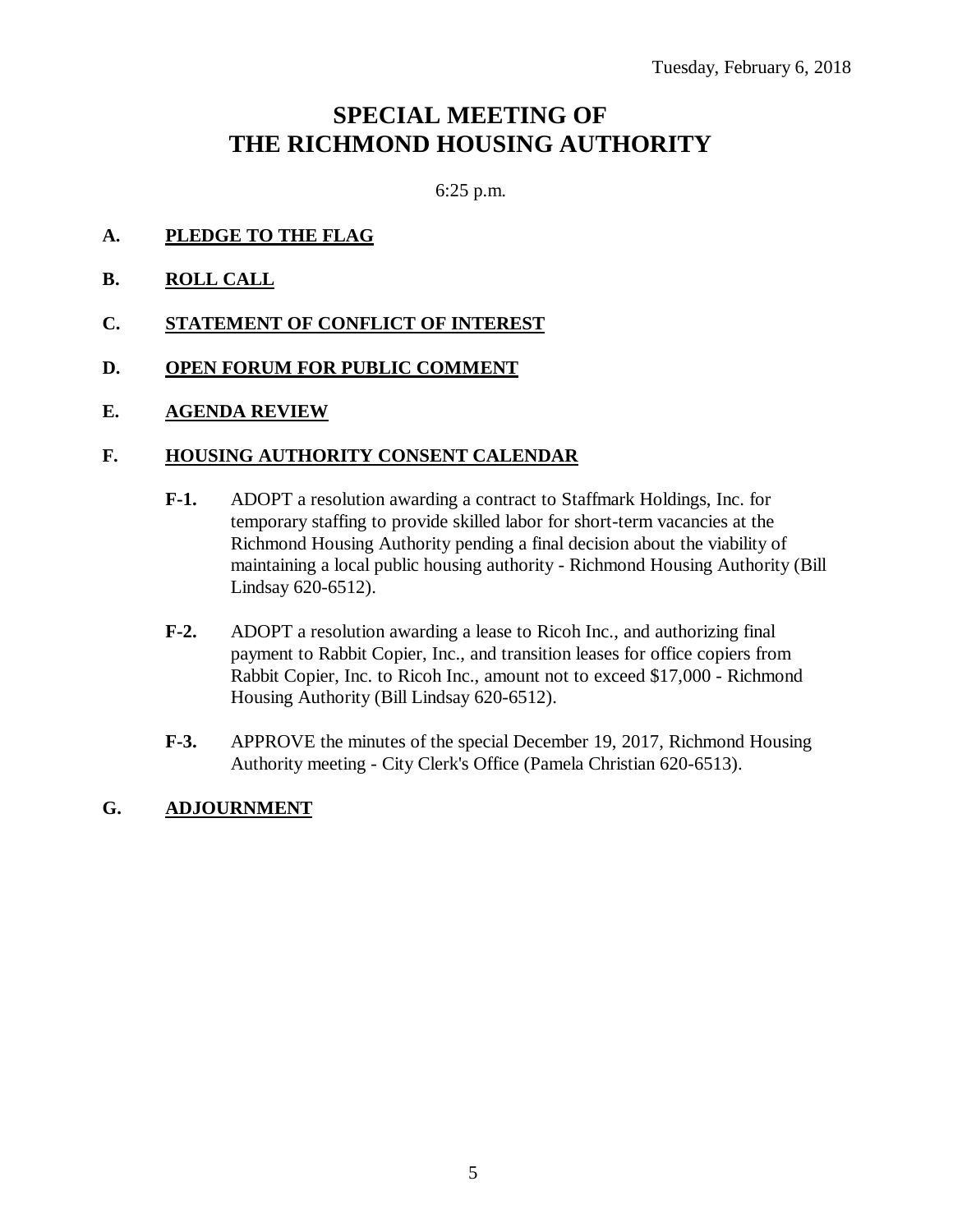### **REGULAR MEETING OF THE RICHMOND CITY COUNCIL**

6:30 p.m.

### **A. ROLL CALL**

- **B. STATEMENT OF CONFLICT OF INTEREST**
- **C. AGENDA REVIEW**

### **D. REPORT FROM THE CITY ATTORNEY OF FINAL DECISIONS MADE DURING CLOSED SESSION**

### **E. REPORT FROM THE CITY MANAGER**

### **F. OPEN FORUM FOR PUBLIC COMMENT**

### **G. CITY COUNCIL CONSENT CALENDAR**

- **G-1.** APPROVE a contract for the continuation of Children's Interview Center (CIC) services to support forensic interviews of children victimized by sexual or physical abuse, and/or who have been severely neglected - for the period July 1, 2017, through June 30, 2018, in an amount not to exceed \$17,977.83 - Police Department (Chief Allwyn Brown 510-621-1802).
- **G-2.** APPROVE a contract for the continuation of services for on-site advocates to assist victims of sexual assault and Human Trafficking for the period January 1, 2018, to December 31, 2018, with Community Violence Solutions (CVS), in an amount not to exceed \$46,356 - Police Department (Chief Allwyn Brown 621- 1802).
- **G-3.** APPROVE a contract for the continuation of services for on-site advocates to assist victims of domestic violence for the period January 1, 2018, to December 31, 2018, with STAND! For Families Free of Violence, in an amount not to exceed \$47,567.00 - Police Department (Chief Allwyn Brown 621-1802).
- **G-4.** APPROVE Contract Amendment No. 2 with TRB + Associates to provide oncall building plan check and inspection services, increasing the contract by \$1,250,000, for a total contract amount not to exceed \$2,500,000. On-call services to be paid by applicant fees - Planning and Building Services Department (Richard Mitchell 620-6706).
- **G-5.** APPROVE a legal services agreement with Goldfarb & Lipman, LLP, to prepare amendments to the City's inclusionary housing ordinance, for a total contract amount of \$30,000, with a term ending June 30, 2019 - Planning and Building Services Department (Richard Mitchell 620-6706).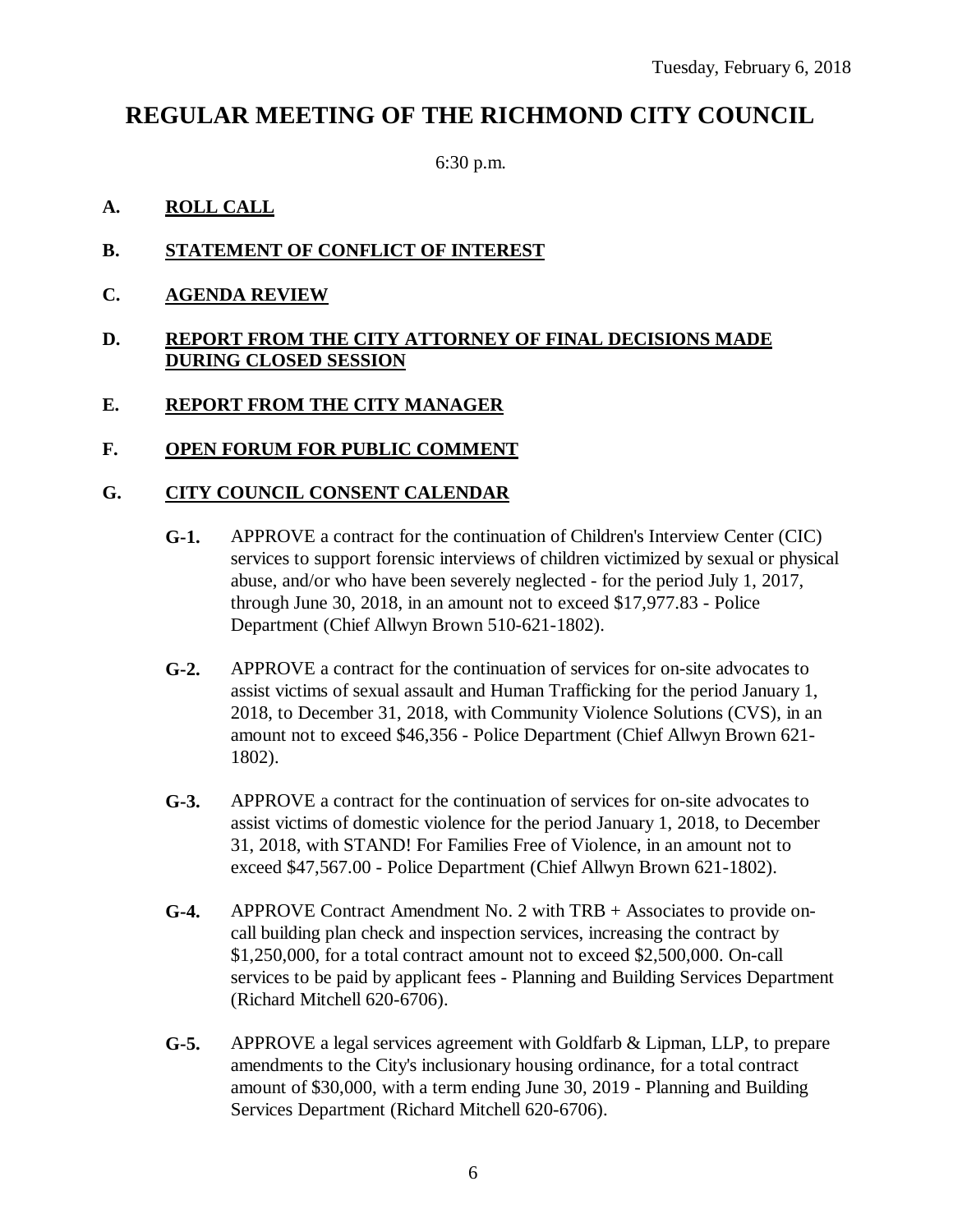- **G-6.** ADOPT an ordinance (second reading) amending section 7.04.139 (b) of the Richmond Municipal Code to require payment of the cannabis business license tax on a quarterly basis based on actual gross receipts of the prior quarter - Finance Department (Belinda Warner/Antonio Banuelos 620-6741).
- **G-7.** RECEIVE the City's Investment and Cash Balance Report for the month of December 2017 – Finance Department (Belinda Warner/Stacie Plummer 620- 6930).
- **G-8.** APPROVE the minutes of the regular January 23, 2018, Richmond City Council meeting - City Clerk's Office (Pamela Christian 620-6513).
- **G-9.** DIRECT the city manager to send a letter requesting the amendment of Assembly Bill 626 to Assembly members Tony Thurmond, Eduardo Garcia and Joaquin Arumbula in support of expanding the scope of legalized homemade foods and setting restrictions for third party intermediaries involved in advertising and deliveries - (Councilmember Ada Recinos 620-5431). **This item was continued from the January 23, 2018, meeting.**

### **H. BUDGET SESSION**

**H-1.** REVIEW the Fiscal Year (FY) 2017-18 operating and capital improvement budgets at mid-year, and ADOPT a resolution approving the proposed FY 2017- 18 budget adjustments - Finance Department (Belinda Warner/Markisha Guillory 620-5434).

### **I. PUBLIC HEARINGS**

**I-1.** ADOPT an Urgency Ordinance extending the temporary moratorium on the approval of land uses in General Plan Change Area 12 (Northshore) that may conflict with a contemplated General Plan Amendment for this area until February 6, 2019 - Planning and Building Services Department (Richard Mitchell 620- 6706).

### **J. COUNCIL AS A WHOLE**

**J-1.** APPROVE Mayor and Councilmembers appointments to Regional Committees, Ad-Hoc Committees and Liaison Positions for the year of 2018 - Office of the Mayor (Mayor Tom Butt 620-6503).

### **K. REPORTS OF OFFICERS: REFERRALS TO STAFF, AND GENERAL REPORTS (INCLUDING AB 1234 REPORTS)**

### **L. ADJOURNMENT**

**\*\*\*\*\*\*\*\*\*\*\*\*\*\*\*\*\*\*\*\*\*\*\*\*\*\*\*\*\*\*\*\*\*\*\*\*\*\*\*\*\*\*\*\*\*\*\*\*\*\*\*\*\*\*\*\*\*\***